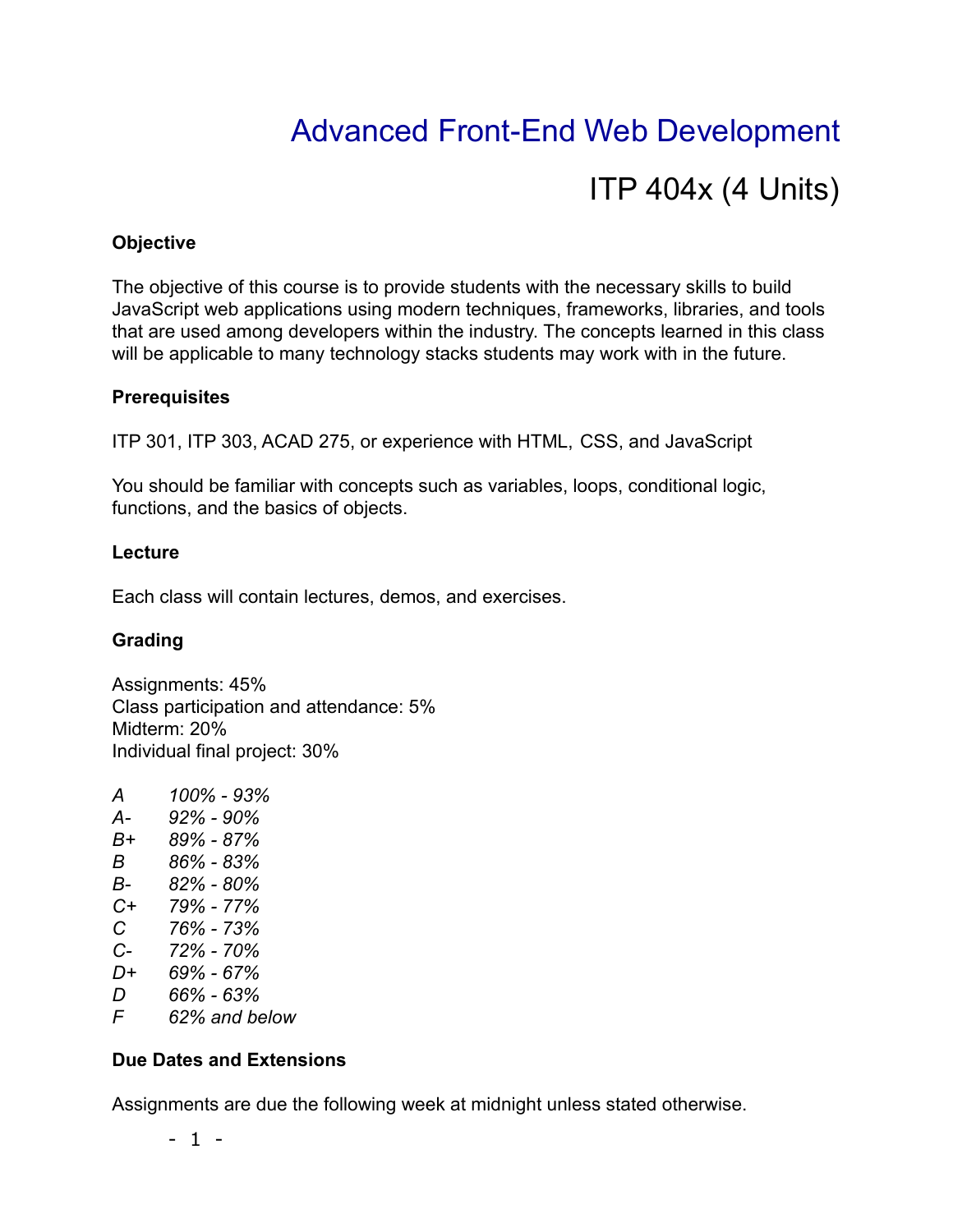Extensions will be granted on a case by case basis. If an extension has been granted, the assignment must be turned in within 5 days after the original due date, which is Sunday at midnight. If an extension has been granted, it is the responsibility of the student to email the Grader and the Instructor notifying them that the assignment is ready to be graded. Please include the link to your assignment's repository in your email. Failure to turn in an assignment by the due date will result in a 0.

## **Attendance**

Students can attend class in-person, remotely, or asynchronously. The TA (Nikki) will record student attendance in Blackboard. If you attend asynchronously, in order to get credit for attendance, students must send an email to the TA (Nikki) and the instructor addressing the following prompt by Thursday at 11:59pm:

"Briefly describe one thing in this week's class that you found interesting or challenging."

## **Academic Integrity**

The use of unauthorized material, communication with fellow students during an examination, attempting to benefit from the work of another student, and similar behavior that defeats the intent of an examination or other class work is unacceptable to the University. It is often difficult to distinguish between a culpable act and inadvertent behavior resulting from the nervous tension accompanying examinations. When the professor determines that a violation has occurred, appropriate action, as determined by the instructor, will be taken.

Although working together is encouraged, all work claimed as yours must in fact be your own effort. Students who plagiarize the work of other students will receive zero points and possibly be referred to Student Judicial Affairs and Community Standards (SJACS).

All students should read, understand, and abide by the University Student Conduct Code listed in SCampus, and available at: <http://www.usc.edu/student-affairs/SJACS/nonacademicreview.html>

#### **Students with Disabilities**

Any student requesting academic accommodations based on a disability is required to register with Disability Services and Programs (DSP) each semester. A letter of verification for approved accommodations can be obtained from DSP. Please be sure the letter is delivered to me (or to your TA) as early in the semester as possible. DSP is located in STU 301 and is open 8:30 a.m. - 5:00 p.m., Monday through Friday. The phone number for DSP is (213) 740-0776.

#### **Course Outline**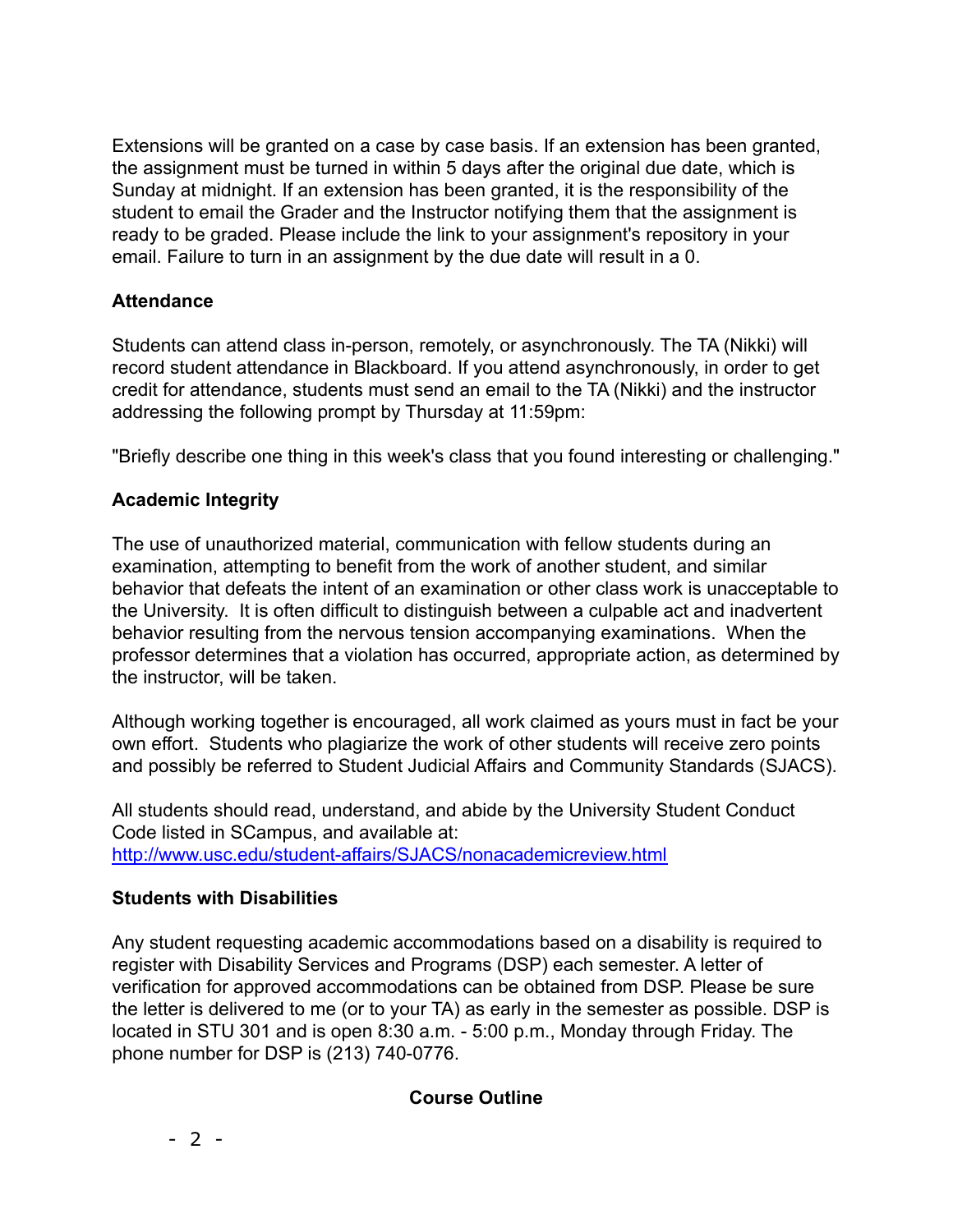- 1 8/24 Course Introduction Synchronous vs Asynchronous Programming HTTP Fundamentals, Ajax, JSON, and Promises (Part 1) **Assignment 1**
- 2 8/31 Promises (Part 2) Client-side Templating Event Delegation **Assignment 2**
- 3 9/7 Introduction to JavaScript Frameworks React: JSX, Components, Props, Conditional Rendering **Assignment 3**
- 4 9/14 React: State, Lifecycle, and Handling User Events **Assignment 4**
- 5 9/21 React: Forms and Data Flow **Assignment 5**
- 6 9/28 React: Client-side Routing and CRUD (Part 1) REST APIs and JSON Server (Part 1) **Assignment 6**
- 7 10/5 React: Client-side Routing and CRUD (Part 1) REST APIs, and JSON Server (Part 2)
- 8 10/12 Midterm **Assignment 7 - Final Project Overview**
- 9 10/19 React: Building Modals with Portals 6:30pm Resume Workshop / Q&A with Michal Meyers **Assignment 8**
- 10 10/26 React: Patterns for Building Reusable Components **Assignment 9**
- 11 11/2 React: Testing Components Mocking APIs with Mirage.js Pull Requests and Continuous Integration (CI) Workflow **Assignment 10**